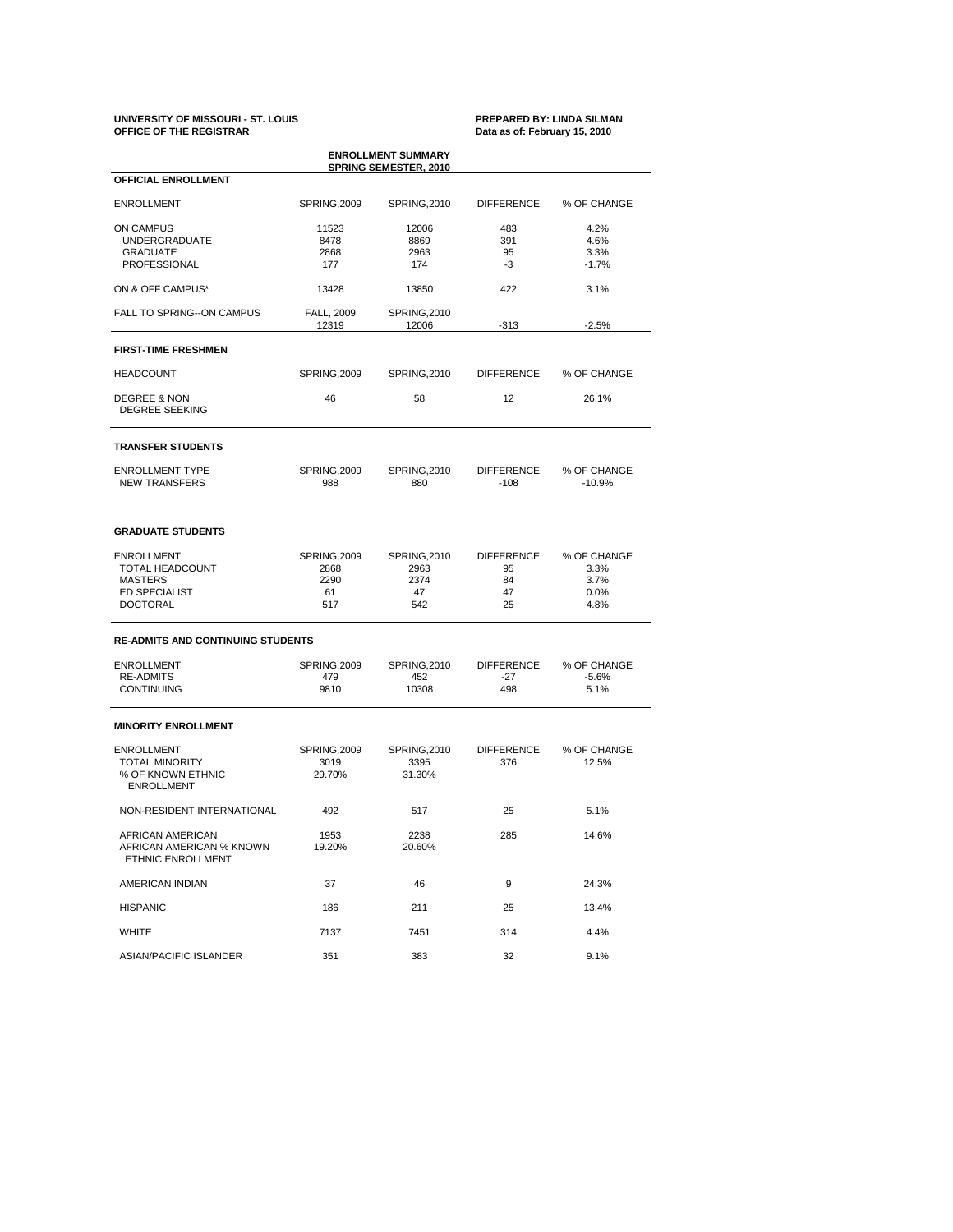## **ENROLLMENT SUMMARY - continued**

#### **GENDER ENROLLMENT**

| <b>WOMEN</b>                                  | SPRING, 2009        | <b>SPRING, 2010</b> | <b>DIFFERENCE</b> | % OF CHANGE |
|-----------------------------------------------|---------------------|---------------------|-------------------|-------------|
| <b>UNDERGRADUATE</b>                          | 4818                | 5107                | 289               | 6.0%        |
| <b>GRADUATE</b>                               | 1894                | 1922                | 28                | 1.5%        |
| <b>PROFESSIONAL</b>                           | 99                  | 99                  | $\mathbf 0$       | 0.0%        |
| <b>TOTAL</b>                                  | 6811                | 7128                | 317               | 4.7%        |
| <b>MEN</b>                                    | <b>SPRING, 2009</b> | <b>SPRING, 2010</b> | <b>DIFFERENCE</b> | % OF CHANGE |
| <b>UNDERGRADUATE</b>                          | 3660                | 3762                | 102               | 2.8%        |
| <b>GRADUATE</b>                               | 974                 | 1041                | 67                | 6.9%        |
| <b>PROFESSIONAL</b>                           | 78                  | 75                  | $-3$              | $-3.8%$     |
| <b>TOTAL</b>                                  | 4712                | 4878                | 166               | 3.5%        |
| PERCENT OF TOTAL ENROLLMENT                   | <b>SPRING, 2009</b> | <b>SPRING, 2010</b> | <b>DIFFERENCE</b> | % OF CHANGE |
| <b>WOMEN</b>                                  | 59%                 | 59%                 | 0%                | 0.0%        |
| <b>MEN</b>                                    | 41%                 | 41%                 | 0%                | 0.0%        |
| <b>CREDIT HOURS AND FULL-TIME EQUIVALENCY</b> |                     |                     |                   |             |
| <b>CREDIT HOURS</b>                           | <b>SPRING, 2009</b> | <b>SPRING, 2010</b> | <b>DIFFERENCE</b> | % OF CHANGE |
| <b>ON CAMPUS</b>                              | 106775              | 112459              | 5684              | 5.3%        |
| <b>RESIDENCE CENTERS</b>                      | 1353                | 1431                | 78                | 5.8%        |
| <b>VIDEO CREDIT</b>                           | 1588                | 1663                | 75                | 4.7%        |
| ON CAMPUS TOTAL                               | 109716              | 115553              | 5837              | 5.3%        |
| FULL-TIME EQUIVALENCY                         | <b>SPRING, 2009</b> | <b>SPRING, 2010</b> | <b>DIFFERENCE</b> | % OF CHANGE |
| <b>ON CAMPUS</b>                              | 7907.7              | 8241.7              | 334               | 4.2%        |
| <b>FULL-TIME STATUS</b>                       | <b>SPRING, 2009</b> | <b>SPRING, 2010</b> | <b>DIFFERENCE</b> | % OF CHANGE |
| <b>WOMEN</b>                                  | 3612                | 3855                | 243               | 6.7%        |
| <b>MEN</b>                                    | 2675                | 2806                | 131               | 4.9%        |
| PART-TIME STATUS                              | <b>SPRING, 2009</b> | <b>SPRING, 2010</b> | <b>DIFFERENCE</b> | % OF CHANGE |
| <b>WOMEN</b>                                  | 3202                | 3273                | 71                | 2.2%        |

MEN 2035 2072 37 1.8%